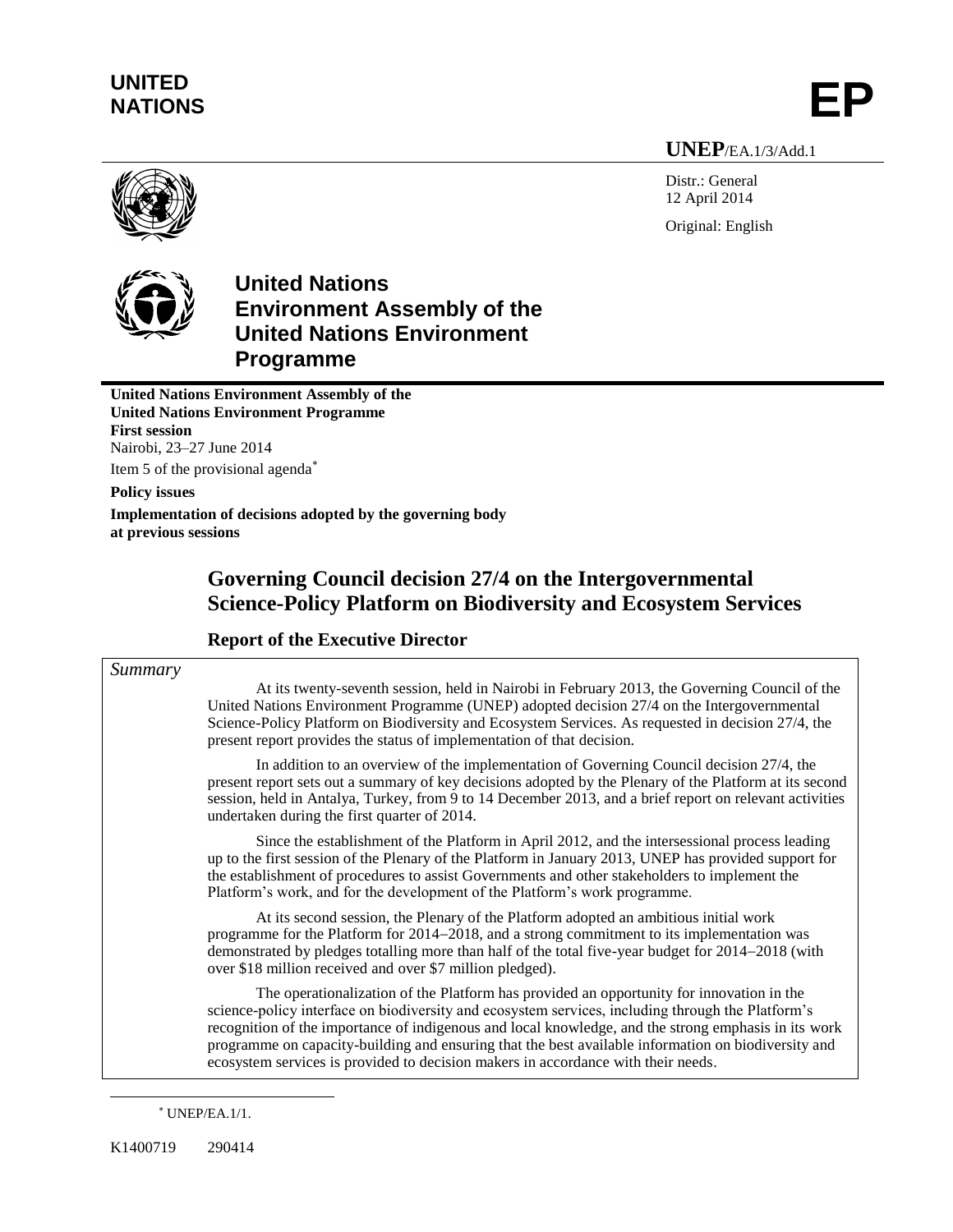## **I. Overview**

1. The present report sets out information on the implementation of Governing Council decision 27/4, on a paragraph-by-paragraph basis, up to 31 January 2014.

#### **1. Authorizes the Executive Director, within available resources, to provide the secretariat and administrative arrangements in responding to decision IPBES/1/4, including the secondment of a professional officer to the Platform secretariat**

2. Building on the interim secretariat arrangements put in place by the United Nations Environment Programme (UNEP) in 2012, at its first session, the Plenary of the Platform requested UNEP to provide the Platform's secretariat and invited UNEP to provide administrative arrangements for the Platform's secretariat in accordance with the rules of UNEP. To that end, and in response to Governing Council decision 27/4, UNEP continued to provide the services of the Platform's secretariat, in accordance with the decisions adopted at the first session of its Plenary. The secretariat has provided support to the intersessional process in preparation for the second session of the Plenary of the Platform with support from the UNEP World Conservation Monitoring Centre (WCMC). During the intersessional period, the secretariat has provided administrative and technical support contributing to the following milestones in preparation for the second session of the Plenary:

(a) Initial gathering of the Multidisciplinary Expert Panel, held at UNEP-WCMC in Cambridge, United Kingdom of Great Britain and Northern Ireland, in March 2013, with support from the Government of Australia, which provided the basis for the Panel to work as a team;

(b) Firs[t full meetings of the Panel and the](http://www.ipbes.net/events-feed/352-1st-full-mep-and-bureau-meeting-2.html) Bureau, hosted in Bergen, Norway, from 2 to 6 June 2013, by the Norwegian Directorate for Nature Management, at which they agreed on their working modalities, established the work required and allocated responsibilities for that work in the intersessional period;

Expert workshop on the contribution of [indigenous and local knowledge](http://www.ipbes.net/events-feed/353-expert-workshop-on-indigenous-and-local-knowledge-systems-to-ipbes-2.html) systems to the [Platform](http://www.ipbes.net/events-feed/353-expert-workshop-on-indigenous-and-local-knowledge-systems-to-ipbes-2.html) convened by the Multidisciplinary Expert Panel in Tokyo from 9 to 11 June 2013, hosted by the Ministry of Environment, Japan, and organized jointly by the United Nations Educational, Scientific and Cultural Organization (UNESCO) and the United Nations University, which provided the basis for further work by the Platform on indigenous and local knowledge;

(d) Open online review by Governments and other stakeholders over a six-week period in June and July 2013 of a number of documents being prepared for the second session of the Plenary of the Platform, which provided the opportunity for Governments and other stakeholders to contribute to the development of procedures and the draft work programme of the Platform;

(e) [Latin America and the Caribbean regional consultation meeting](http://www.ipbes.net/events-feed/358-lac-regional-consultation-meeting.html) held in Sao Paulo, Brazil, from 11 to 13 July 2013, organized jointly by UNEP and the Sao Paulo Research Foundation, which strengthened engagement in the region;

(f) [Pan-European stakeholder meeting](http://ipbes.net/events-feed/362-pan-eur-stakeholder-meeting.html) held in Leipzig, Germany, from 16 to 18 July 2013, organized by the Network-Forum for Biodiversity Research Germany and other European national biodiversity platforms, which strengthened engagement in the region;

(g) [Africa regional consultation meeting](http://ipbes.net/events-feed/364-afr-regional-consultations.html) held in Nairobi from 22 to 24 July 2013, with support from the Government of Norway, which strengthened engagement in the region;

(h) [Eastern Europe regional consultation meeting](http://ipbes.net/events-feed/363-eastern-eu-regional-consultation.html) held in Budapest and Tihany, Hungary, from 31 July to 2 August 2013, hosted by the Centre for Ecological Research of the Hungarian Academy of Sciences with support from the Hungarian Ministry of Rural Development, which strengthened engagement in the region;

(i) [Expert workshop on the conceptual framework for the Platform](http://ipbes.net/events-feed/373-expertworkshop-conceptual-framework-ipbes.html) held in Cape Town, South Africa, on 25 and 26 August 2013, with support from the Governments of Japan, South Africa and the United Kingdom, which provided the basis for the proposed conceptual framework recommended by the Panel;

(j) Second full [meetings of the Panel](http://www.ipbes.net/events-feed/397-capetown.html) and the Bureau held in Cape Town, South Africa, from 27 to 31 August 2013, hosted by the Government of South Africa with support from the Government of Norway, at which the preparations for the second session of the Plenary of the Platform were finalized;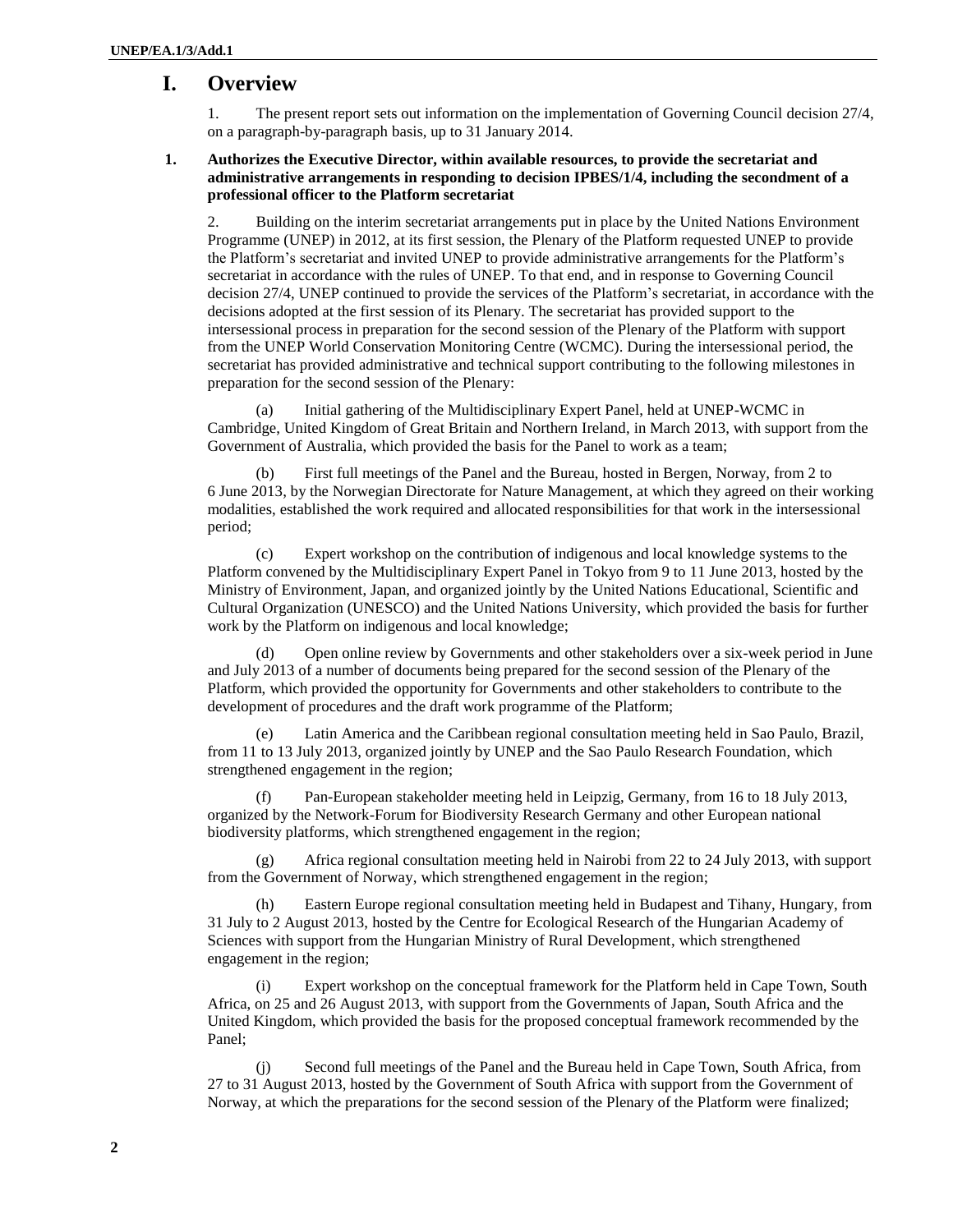(k) [Asia-Pacific regional consultation meeting](http://www.ipbes.net/events-feed/416-apconsultation.html) held in Kuala Lumpur on 3 November 2013, organized jointly by the Malaysia Industry-Government Group for High Technology and the Office of the Science Adviser, supported by the Norwegian Environment Agency, the Ministry of Natural Resources and Environment, Malaysia, and UNEP-WCMC, in conjunction with an [informal consultation on the](http://www.ipbes.net/events-feed/418-informal-consultation-on-ipbes-and-capacity-building.html)  [Platform and capacity-building,](http://www.ipbes.net/events-feed/418-informal-consultation-on-ipbes-and-capacity-building.html) which was held in Kuala Lumpur from 4 to 6 November 2013, which strengthened engagement in the region and provided further clarity on the possible scope of the Platform's capacity-building activities;

(l) The recruitment process for the positions approved by the Plenary of the Platform was initiated during 2013, with one staff member being recruited to the Platform secretariat in Bonn during the year. Seven further positions were advertised during 2013, including the Head of the Platform's secretariat. The successful recruitment of Ms. Anne Larigauderie to that position was announced at the second session of the Plenary of the Platform and Ms. Larigauderie took up her position in Bonn on 4 February 2014. The remaining six positions of the Platform-funded secretariat are in the final stages of recruitment and the recruitment process for the UNEP secondment of a professional officer is under way. UNEP is working to ensure a smooth handover and transition from the interim secretariat team operating in Nairobi to the Platform's secretariat hosted in Bonn.

**2. Requests the Executive Director, in accordance with decision I/4, to enter into a collaborative partnership with the United Nations Educational, Scientific and Cultural Organization, the Food and Agriculture Organization of the United Nations and the United Nations Development Programme, for consideration by the Platform plenary, in order to enter into an institutional link with the Platform and its secretariat.**

3. The Executive Director, in accordance with decision IPBES/1/4, was requested to enter into a collaborative partnership with UNESCO, the Food and Agriculture Organization of the United Nations (FAO) and the United Nations Development Programme (UNDP). The four United Nations entities jointly prepared and submitted for the consideration of the Plenary at its second session a draft collaborative partnership arrangement. At its second session, the Plenary approved the collaborative partnership arrangement to establish an institutional link between these entities as set out in the annex to decision IPBES-2/8. In the decision, the Plenary invited each of the four United Nations entities to approve the collaborative partnership arrangement.

#### **3. Authorizes the Executive Director:**

**(a) To finalize a host country agreement with the Government of Germany for the presence of the Platform secretariat in Bonn;**

**(b) To make those arrangements necessary for the secretariat of the Platform to operate, with a view to having a functioning secretariat, at the latest, by the end of the second session of the Plenary.**

4. The Government of Germany and UNEP have agreed on hosting arrangements for the Platform secretariat in Bonn. Under the arrangements, the secretariat is covered on an ad interim basis under the existing arrangements in place for the UNEP-administered secretariat of the Convention on the Conservation of Migratory Species of Wild Animals. The staff of the Platform's secretariat will therefore enjoy the privileges and immunities accorded under the overall agreement between the Government of Germany and the United Nations Volunteers programme, which is mandated by the Secretary-General of the United Nations to serve as the administrative umbrella for all United Nations entities in Bonn. As reported above, the secretariat was established in Bonn in 2013 and the transition of the functions of the Platform's secretariat from Nairobi to Bonn will be completed in 2014. In addition to the administrative hosting services, and along with support from UNESCO, FAO and UNDP, UNEP will continue to provide broader programmatic and administrative support to the Platform's secretariat as envisaged in the collaborative partnership arrangement.

#### **4. Requests the Executive Director to continue to receive financial contributions that are provided for the Platform, until the Platform's trust fund is established;**

5. In its decision IPBES-2/7 on financial and budgetary arrangements, the Plenary requested UNEP to establish a trust fund for the Platform as set out in option 2.B. in paragraph 19 (b) of the note by the secretariat on options for the trust fund (IPBES/2/6) and to transfer any fund balance from the interim fund structure to the new trust fund as of 1 January 2014. Accordingly, the trust fund for the Platform is currently being established by UNEP, and all remaining funds held in the interim fund structure by UNEP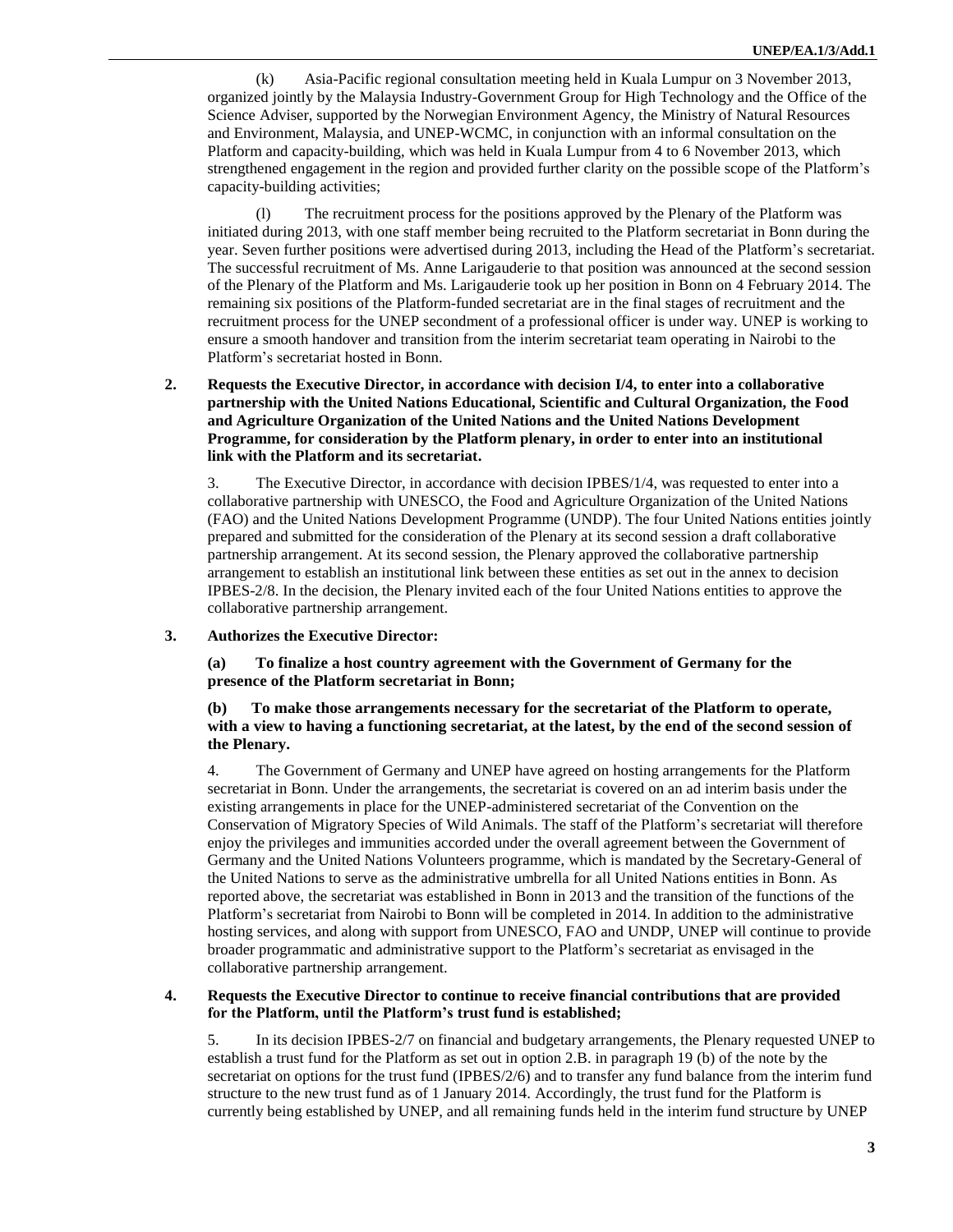as at 1 January 2014, along with additional funds received from 1 January 2014, will be transferred into the Platform's dedicated trust fund once it has been established and is operational.

6. As at the end of March 2014, UNEP had received a total of \$18,353,346 in cash, including \$3,376,128 in cash received during 2012, \$13,415,734 in cash received during 2013 and \$1,561,484 in cash received by the end of March 2014. An additional \$7,745,676 has been pledged for the period 2014-2018.

**5. Requests the Executive Director to submit input and suggestions, following the procedures and guidance agreed by the Platform Plenary, and based on the findings of the fifth Global Environment Outlook report, to inform the development of the initial work programme of the Platform.**

7. United Nations bodies related to biodiversity and ecosystem services were invited by the Plenary at its first session to submit inputs and suggestions, as determined by their respective governing bodies, to inform the development of the initial work programme of the Platform. To that end and as requested by the Governing Council in its decision 27/4, UNEP submitted a selection of inputs and suggestions. The suggestions included elements related to a foresight process (horizon scanning) for biodiversity and ecosystem services; a comprehensive global assessment on the status and trends in biodiversity and ecosystem services and the consequences of changes therein for human well-being; a regional assessment for Africa; establishing a data centre or data management approach such that data brought together and used within global and regional assessments can be made available to the global research and policy communities; promoting novel approaches to the mapping and modelling of biodiversity and ecosystem services; promoting the mapping and modelling of the spatial and temporal distribution of pressures on and threats to biodiversity; supporting the work to measure the achievement of the 20 Aichi Biodiversity Targets; and a strong emphasis on communicating the science and other work of the Platform. The submissions by UNEP provided an opportunity to inform the Platform on UNEP priorities, including those resulting from the fifth Global Environment Outlook report assessment process.

#### **6. Also requests the Executive Director to report on the implementation of the present decision to the governing body of the United Nations Environment Programme at its next session.**

8. The present document provides the requisite report on the implementation of decision 27/4. The United Nations Environment Assembly may wish to consider the usefulness of regular reporting on the status of the Platform and implementation of relevant decisions at its future sessions.

## **II. Summary of key decisions adopted by the Plenary of the Platform at its second session**

9. At its second session, the Plenary of the Platform adopted a number of key decisions, including:

(a) Decision IPBES-2/5, on the work programme for the period 2014–2018, sets out an initial work programme for the Platform for the next five years, supported by a strong commitment to its implementation through existing pledges totalling more than half (\$25.4 million) of the total \$43.5 million budget required for the five-year work programme. The work programme deliverables cover all four functions of the Platform: capacity-building, knowledge generation, assessment and policy support. In addition, the conceptual framework was also adopted in decision IPBES-2/4 as presented by the interim Multidisciplinary Expert Panel and will form the basic common ground for the Platform's work;

(b) Decision IPBES-2/3, on procedures for the Platform's deliverables, sets out procedures which provide clear means for implementing the work programme for the period 2014–2018, with some outstanding procedures to be considered further in the future, for example those relating to the use of local and indigenous knowledge;

(c) Decision IPBES-2/1, on amendments to the rules of procedure for the Plenary with regard to rules governing the Multidisciplinary Expert Panel, sets out procedures for the nomination and selection of members of the Multidisciplinary Expert Panel, which will be used as the basis for the selection of the Panel's members for a three-year period by the next session of the Plenary;

(d) Decision IPBES-2/8, on a collaborative partnership arrangement to establish an institutional link between the Plenary and the United Nations Environment Programme, the United Nations Educational, Scientific and Cultural Organization, the Food and Agriculture Organization of the